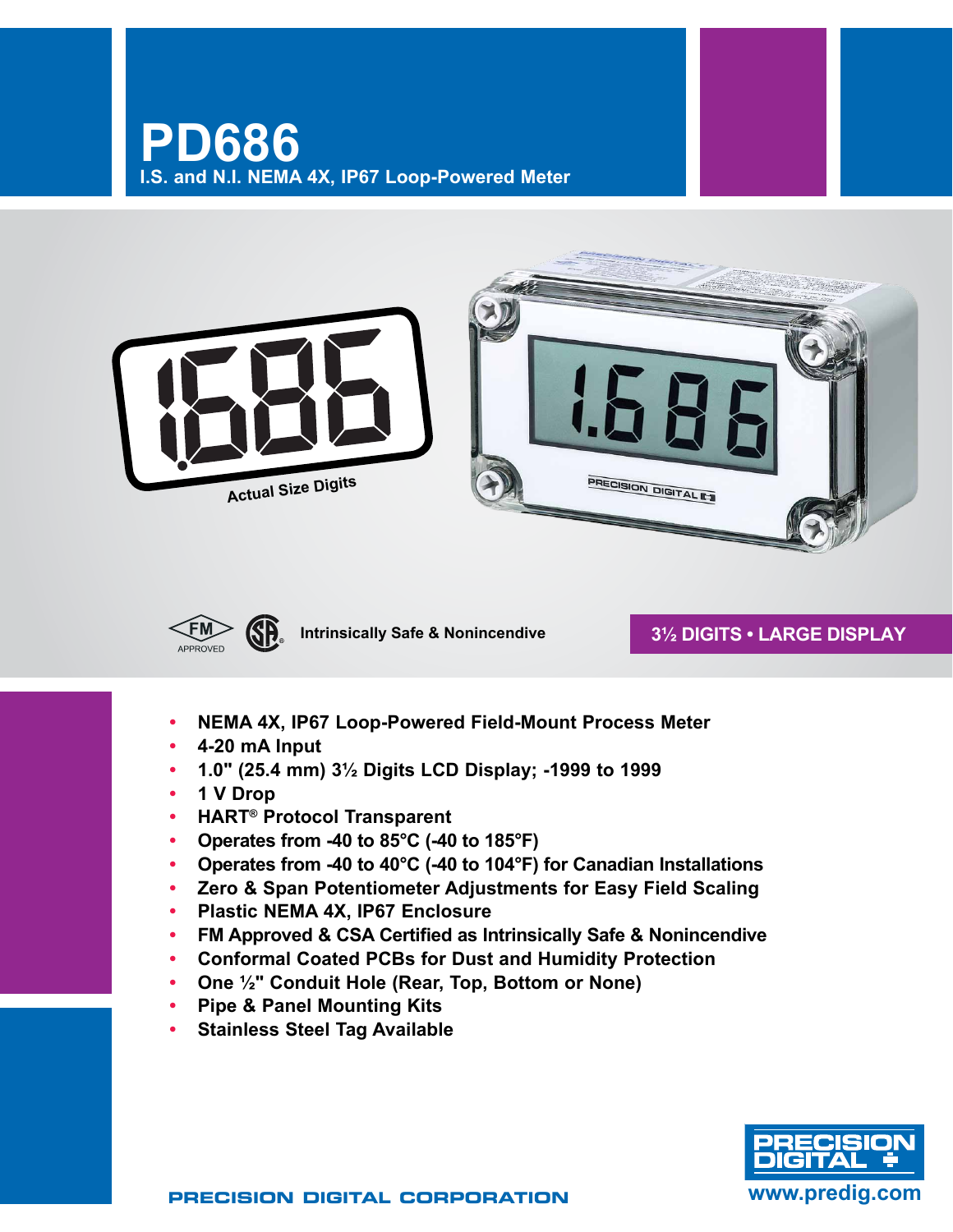# **PD686 I.S. and N.I. NEMA 4X, IP67 Loop-Powered Meter**

# **OVERVIEW**

The PD686 is an FM Approved, CSA Certified intrinsically safe and nonincendive, NEMA 4X, IP67 loop-powered indicator that is easy to install and program. It can be seen from considerable distance and even in bright sunlight. The fact that this meter is loop-powered means that there is no need to run additional, costly power lines into a hazardous area. The meter gets all of the power it needs from the 4-20 mA loop and its 1 V drop results in a minimal burden on the loop. The meter features a wide -40 to +85°C operating temperature range and is available with a  $\frac{1}{2}$ " conduit hole in a location of your choice for easy installation. Calibration is a quick two-step process involving the adjustment of only high and low, non-interacting potentiometers.

# **Specifications**

Except where noted all specifications apply to operation at +25°C.

**Input:** 4-20 mA @ 30 VDC maximum **Display:** 1.0" (25.4 mm) LCD, 3½ digits; -1999 to +1999 **Accuracy:** ±0.1% FS ±1 count

**Approvals:** FM Approved & CSA Certified as intrinsically safe with entity, for use in Class I, II and III, Division 1, Groups A, B, C, D, E, F, & G; T4; hazardous locations. Nonincendive for use in Class I, Division 2, Groups A, B, C and D. Suitable for use in Class II and III, Division 2, Groups F and G

FM certificate number: 3016598. CSA certificate number: 1111348 **Additional FM Approvals:** Intrinsically Safe, Class I, Zone 0, Group IIC See Control Drawing LIM686-2 (Dwg No 1155) for complete installation instructions

**Entity Parameters:**  $V_{\text{max}}$  = 30 V,  $I_{\text{max}}$  = 175 mA,

 $Ci = 0 \mu F$ , Li = 0  $\mu H$ , Pi = 1.3 W

**Decimal Point:** User selectable

**Calibration:** Two-step; non-interacting zero and span

**Calibration Range:** 4 mA input: -1000 to +1000;

20 mA input: between 20 and 2000 counts > 4 mA display

**Display Update Rate:** 2.5/second

**Maximum Input Current:** 30 mA

**Maximum Voltage Drop:** 1 V @ 20 mA

**Operating Temperature:** -40 to 85°C for Canadian installations -40 to 40°C.

**Storage Temperature:** -40 to 85°C

**Relative Humidity:** 0 to 90% non-condensing. Printed circuit boards are conformally coated.

**Enclosure:** Impact-resistant glass filled polycarbonate body, color: gray; impact-resistant clear polycarbonate cover; NEMA 4X, IP67 **Connections:** Removable screw terminals accept 12 to 26 AWG **Conduit Hole:** One ½" conduit hole provided, see Ordering Info. **Weight:** 12 oz (340 g)

**Warranty:** 2 years parts & labor

# **1 Safety Information**

- 1. Read complete instructions prior to installation and operation of the meter.
- 2. Installation and service should be performed only by trained service personnel.
- 3. For Class II, Class III (Division 1 and 2) and NEMA/CSA type 4X installations, use conduit hub which is listed/certified for the environment in which the indicator is installed.
- 4. For Class II and III (Division 1 and 2) installations, field wiring must enter the enclosure through a listed/certified dust-tight conduit seal.
- 5. Control room equipment must not use or generate more than 250 VRMS or VDC.
- 6. US installations must be in accordance with ANSI/ISA RP12.06.01 "Installation of Intrinsically Safe Systems for Hazardous (Classified) Locations" and the National Electrical Code (ANSI/NFPA 70). Canadian installations must be in accordance with the Canadian Electrical Code, Part 1.
- 7. Hazardous location installation instructions for associated apparatus (barrier) must also be followed when installing this equipment.
- 8. For safe installation of a FM Approved/CSA Certified transmitter in series with PD686 loop indicator, the hazardous location installation instructions for the transmitter, PD686 loop indicator, and associated apparatus (barrier) must be compatible.
- 9. PD686 indicator does not add capacitance or inductance to loop under normal or fault conditions.
- 10. Substitution of components may impair hazardous location safety

# **Compliance Information**

**Product Markings:**



Max Loop Voltage: 30 V; Max Loop Current: 30 mA Install per Control Drawing 1155; Enclosure: Type 4X Entity: Ui : 30 V; Ii : 175 mA; Ci : 0; Li : 0; Pi : 1.3 W INTRINSICALLY SAFE (SÉCURITÉ INTRINSÈQUE) CLASS I, DIV. 1, GROUPS A,B,C,D T4 CLASS II, DIV. 1, GROUPS E,F,G; CLASS III, DIV. 1 SUITABLE FOR CLASS I, DIV. 2, GROUPS A,B,C,D CLASS II, DIV. 2, GROUPS F,G; CLASS III, DIV. 2 USA: IS CLASS I ZONE 0 AEx ia IIC T4 Maximum ambient temperature: 185°F (85°C) Canada: Maximum ambient temperature: 40°C

## **Special Conditions for Safe Use:**

The product shall be installed in compliance with the enclosure, mounting, spacing and segregation requirements of the ultimate application including a tool removable cover.

## **Description:**

Intrinsically Safe for use in Class I, II and III, Division 1, Groups A, B, C, D, E, F and G and Class I, Zone 0 (approved for Zone 0 in U.S. only), Group IIC in accordance with Entity requirements and Control Drawing 1155; Nonincendive for use in Class I, Division 2, Groups A, B, C and D; Suitable for use in Class II and III, Division 2, Groups F and G Indoor and Outdoor, Type 4X Hazardous (Classified) Locations.

# **Conduit Installation Instructions**

- 1. Remove the printed circuit board from the enclosure.
- 2. Connect appropriate size conduit fittings to the hole provided. For enclosures without a pre-drilled hole, the installer must make a hole in accordance with the instructions for the particular conduit fitting being installed.
- 3. Connect conduit (with attached hubs) to the enclosure. Conduit hubs must be connected to the conduit prior to being connected to the enclosure. Use only conduit hubs that are designed to maintain NEMA 4X or IP67 ratings.

**Note:** Please read FM Approved & CSA Certified Loop-Powered Meter Intrinsic Safety Barrier Connections (LIM686-2, Dwg No 1155) – for more information pertaining to the conduit holes.

# **Mounting Instructions**

- 1. Remove the enclosure cover from the base.
- 2. Insert mounting hardware into mounting holes in enclosure base (see Figure 4).
- 3. Secure the enclosure base to the mounting surface using the inserted hardware.
- 4. Re-attach the enclosure cover to the base.

# **Setup**

The only tools needed for calibration are a calibrated current source and a small slotted / flathead screwdriver.

# **Calibration Connections**

To access the input terminals it is necessary to remove the enclosure cover and the Display PCB. This is done by loosening the four screws on the enclosure cover and removing the cover. Completely loosen the left screw that holds the Display PCB to the enclosure and loosen the right screw about four turns so the Display PCB remains attached to the enclosure. Rotate the Display PCB 90° to gain access to the Input Signal PCB. Next, connect a calibrated current source per Figure 1.

# **PRECISION DIGITAL &**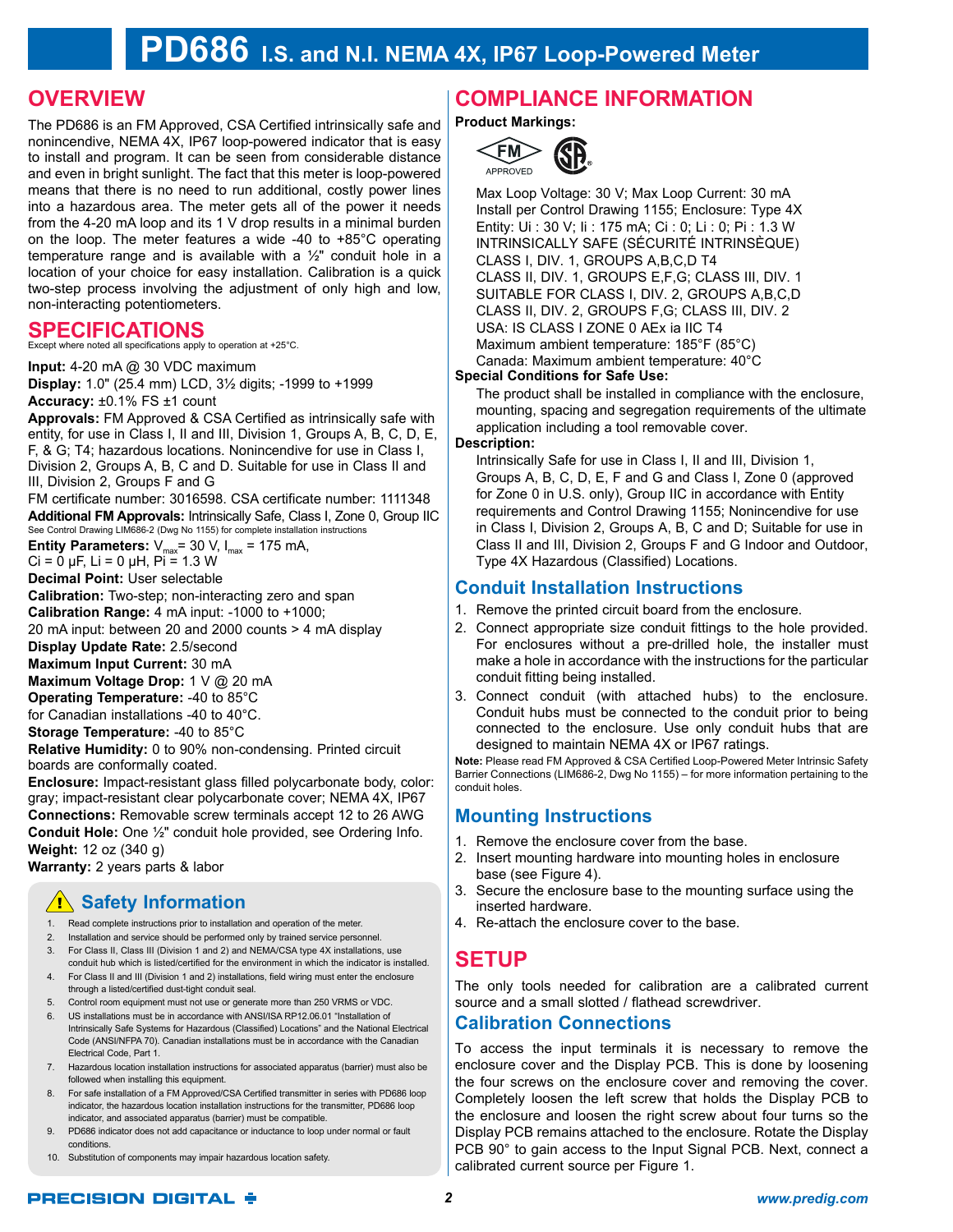# **Decimal Point Selection**

The decimal point jumper array is located in the lower right corner of the Display PCB next to the display. It is labeled DP1, DP2, DP3. Place a jumper over both pins of DP1 for a display of 199.9, DP2 for 19.99, or DP3 for 1.999.

## **Calibration**

LO and HI calibration controls are located to the left of the display (see Figure 1). Apply a signal equal to 4 mA and adjust the LO control to display the desired reading. Apply a signal between 16 and 20 mA and adjust the HI control to display the desired reading. Complete the calibration procedure by making any minor adjustments to the LO and HI controls.

## **Installation**

Installation of the meter involves removing the Display PCB from its enclosure and connecting a ½" conduit fitting to the hole provided. Refer to PD686 FM Approved & CSA Certified Loop-Powered Meter Intrinsic Safety Barrier Connections diagrams (LIM686-2, Dwg No 1155) for further details. Wall mounting holes are located in each corner of the enclosure (see Figure 4).

## **Loop Connections**

Disconnect power to the loop and install the meter as illustrated in Figure 2 and the PD686 FM Approved & CSA Certified Loop-Powered Meter Intrinsic Safety Barrier Connections diagrams (LIM686-2, Dwg No 1155) supplied with the instrument. Replace the enclosure cover.

# **Removing Display PCB From the Loop**

The Display PCB and Input Signal PCB are connected together with one black and one red wire. The wires are soldered to the Display PCB and connected to a screw terminal connector on the Input Signal PCB.

## **To remove Display PCB:**

- 1. Loosen the four screws on the enclosure cover and remove the cover from the enclosure base.
- 2. Completely loosen the left-side screw holding the Display PCB to the enclosure and loosen the right-side screw four turns so the Display PCB remains secure to the enclosure.
- 3. Rotate the Display PCB 90° to gain access to the Input Signal PCB.
- 4. Install Loop Jumper over both pins to bypass Display PCB and allow the signal to flow through the Loop Jumper. The display turns off when jumper is installed.
- 5. Disconnect the black and red signal wires from the screw terminal connector.
- 6. Loosen completely the right-side screw and lift Display PCB from enclosure. Care should be taken to prevent static electricity from damaging the electronic circuitry.
- 7. Restore enclosure cover to the base to prevent contamination of components.

# **Restoring Display PCB to the Loop**

- 1. Remove enclosure cover as described above in step 1.
- 2. Secure Display PCB to enclosure using right-side screw; do not tighten screw to allow rotation of Display PCB while accessing Input Signal PCB.
- 3. Connect red wire to S+ terminal and black wire to S- terminal, as shown in Figure 1.
- 4. Remove Loop Jumper to allow the signal to flow through Display PCB (save push-on jumper by placing over one pin only).
- 5. Tighten screws holding Display PCB and install enclosure cover.

# **Servicing Display PCB Outside the Loop**

Two modes of input signal allow the user to remove the Display PCB for service without interrupting the loop as indicated above and operate the Display PCB at another location in a nonhazardous area. The loop remains connected to the Input Signal PCB while the Display PCB is absent for service. The user may operate the Display PCB at another location by connecting a signal to "S+" and "S-" wires on the Display PCB. Refer to Figure 3.

# **CONNECTIONS**



*Figure 1:* **Calibrator Connected to Input Signal PCB**



## *Figure 2:* **Control Loop Connected to Input Signal PCB**



Figure 3: Calibrator Connected to Display PCB

The display PCB may be removed from the enclosure for bench rne display to B may be followed non the cholocal of behome calibration. Loop Jumper must be installed on Input Signal PCB to maintain loop, refer to procedures below. per must be instance

## **PRECISION DIGITAL +**